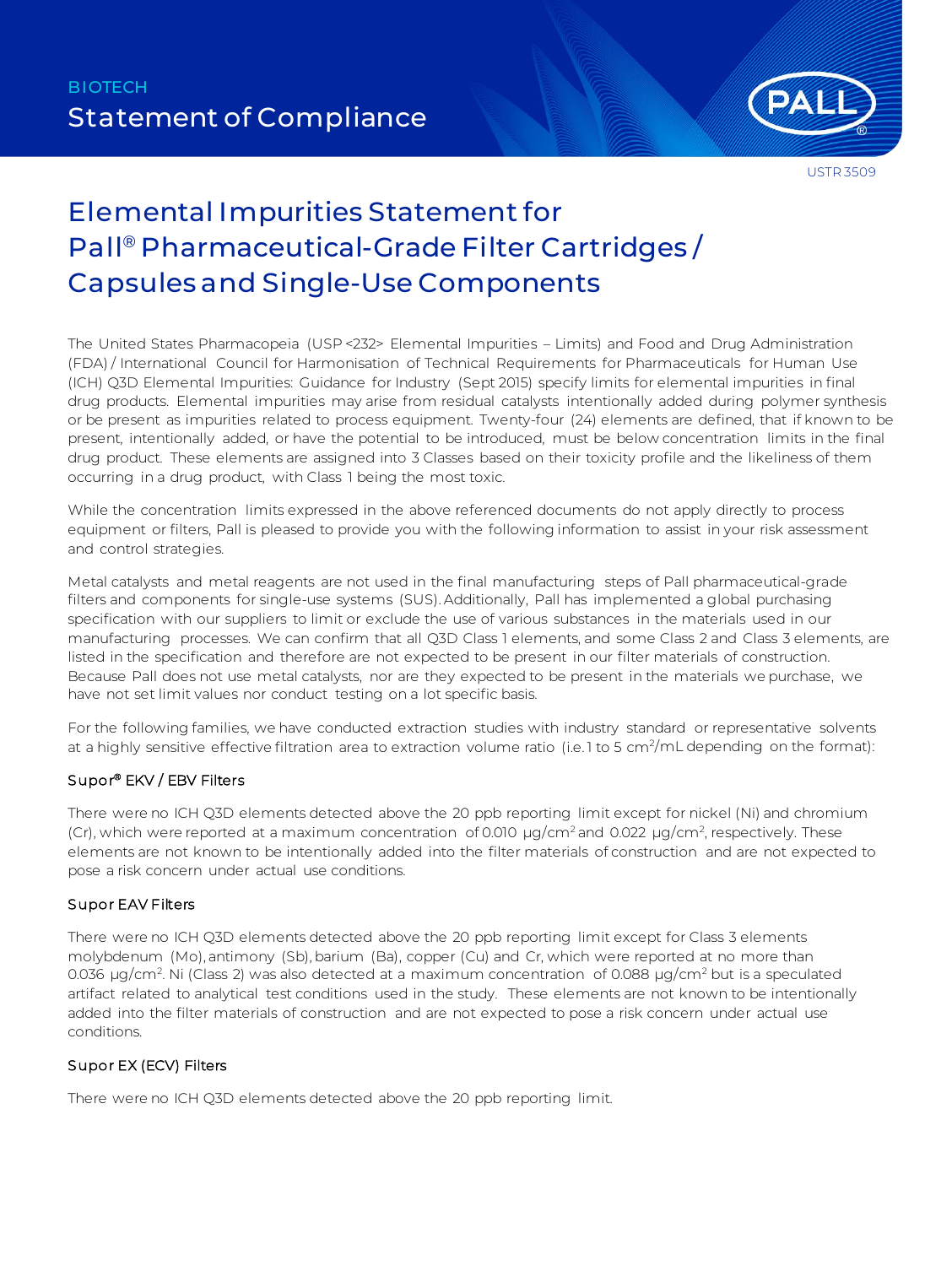## Fluorodyne® II DFL / DBL / DJL Filters

There were no ICH Q3D elements detected above the 20 ppb reporting limit except for Ni, which was reported at a maximum concentration of 0.028 µg/cm<sup>2</sup>. This element, which is considered an artifact arising from polyatomic matrix interference (i.e. <sup>23</sup>Na<sup>37</sup>Cl<sup>+</sup>), is not known to be intentionally added into the filter materials of construction and is not expected to pose a risk concern under actual use conditions.

### Ultipor® N66 (NF / NR / NL / NX / NB) Filters

There were no ICH Q3D elements detected above the 20 ppb reporting limit except for Sb, Cu and gold (Au). Sb (Class 3) was reported at a maximum concentration of 0.228 µg/cm2 and is related to the polyester materials within the filter. Cu and Au were both reported at a maximum concentration of 0.010  $\mu q/cm^2$  but are speculated artifacts related to analytical test conditions used in the study. All these elements are not expected to a pose risk concern under actual use conditions

## Posidyne® (NFZ / NLZ / NTZ) Filters

There were no ICH Q3D elements detected above the 20 ppb reporting limit except for Sb, which was reported at a maximum concentration of 0.42 μg/cm2. This element is related to the polyester materials within the filter and is not expected to pose a risk concern under actual use conditions.

## Emflon® PFR Filters

There were no ICH Q3D elements detected above the 20 ppb reporting limit except for Au, which was reported at a maximum concentration of 0.008 µg/cm<sup>2</sup>. This element, which is considered an artifact related to analytical test conditions used in the study, is not known to be intentionally added into the filter materials of construction and is not expected to pose a risk concern under actual use conditions.

#### Emflon II (V002) Filters

There were no ICH Q3D elements detected above the 20 ppb reporting limit.

#### HDC<sup>®</sup> II Filters

In a limited ICH Q3D elemental impurity portfolio screening (including all Class 1 and some Class 2 and 3), no ICH Q3D element detected above 20 ppb reporting limit.

#### Fluorodyne EX EDF Filters

There were no ICH Q3D elements detected above the 20 ppb reporting limit.

#### Fluorodyne EX EDT Filters

There were no ICH Q3D elements detected above the 20 ppb reporting limit except for Class 3 elements Sb, Ba, Mo, and Cr, which were reported at no more than 0.112 µg/cm<sup>2</sup>. Ni (Class 2) was also detected at a maximum concentration of 0.016 µg/cm<sup>2</sup> but is a speculated artifact related to analytical test conditions used in the study. These elements are not known to be intentionally added into the filter materials of construction and are not expected to pose a risk concern under actual use conditions.

#### Profile® II

.

There were no ICH Q3D elements detected at the 20 ppb reporting limit.

#### Kleenpak® Presto Sterile Connectors

There were no ICH Q3D elements detected above the 20 ppb reporting threshold.